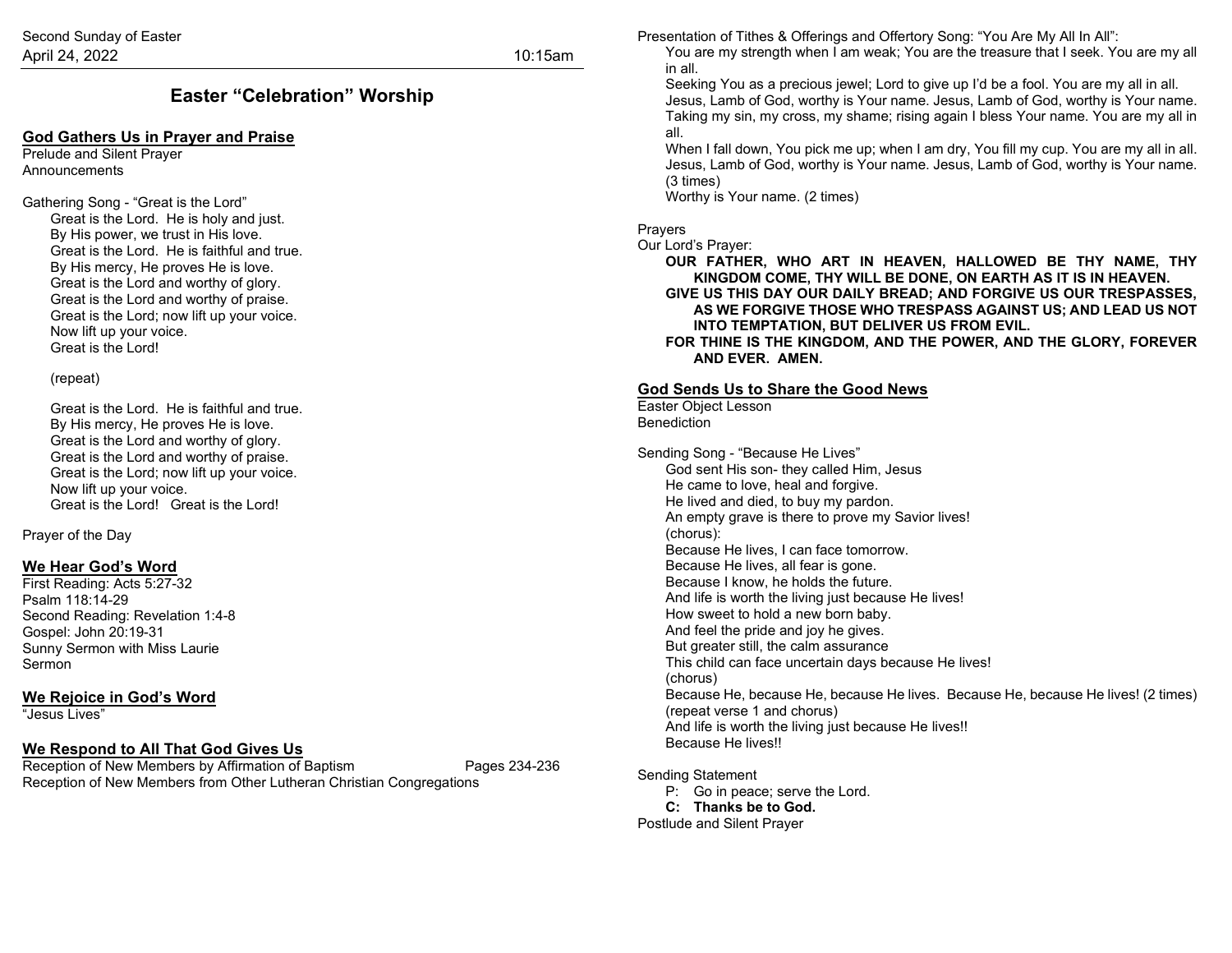# **Saint John's Evangelical Lutheran Church**

**Berrysburg, PA 717-362-9519**

**[stjohnhillchurch@frontier.com](mailto:stjohnhillchurch@frontier.com) | [www.stjohnhillchurch.org](http://www.stjohnhillchurch.org/)**

# **Our Mission**

*St. John congregation, responding to the call of the Holy Spirit through the Gospel, unites together to preach and teach the Word, administer the sacraments, and carry out God's mission. With God's guidance and grace, we strive to boldly proclaim by word and action the reconciling Gospel of Jesus: Working together for justice and peace, and caring for those in need in our community and world. We invite everyone to join us wherever you are on your faith journey.*

*Adopted December 8, 2013*

# **Serving Today**

| Pastor                    |
|---------------------------|
| Young Christians Minister |
| Organist                  |
| I ector                   |
| <b>Council President</b>  |
|                           |

For the month of April, our *Celebrate* lectionary bulletin inserts are sponsored by Dana and Chris Klouser to the Glory of God in memory of our parents: Richard Klouser, Jean Kessler, and Juney Yeager. Our support of *Tree 4 Hope* and the support of one pastor for one month in the *Konde Diocese of the Evangelical Lutheran Church in Tanzania* is sponsored by Delmar & Ginny Enders for the blessings of grandchildren, Miana, Olivia, Caleb; and greatgrandchildren, Axten, Sophia and Kyrah.

Welcome to all who are worshipping with us this morning. If you are a visitor, please sign our guest book in the foyer, and please worship with us again and join in other congregational family activities!

# **Today, Sunday, April 24**

- Adult Bible Study (On Zoom)
- 9am SONDay Celebration (In-Person) Masking and safe distancing are required for everyone present – both adults and young persons – to do our best to protect our (unvaccinated per current guidelines) younger congregational family members!
- 9am Confirmation Class (In-Person)
- 9am Youth Group Bible Time (In-Person)
- 10:15am Easter Celebration Worship, including Miss Laurie and Sunny and Reception of New Members

**In our worship this morning**, we officially welcome into congregational family membership **Sandy Bixler; Denise Howard; Matthew, Brandi, Mary & Sarah Riland; Ty & Kim Troutman;** and **Mary Yeager**. The Rilands and Mary come to us from sister Lutheran Christian congregations (St. Paul, Millersburg and St. Christopher, Lykens, respectively) while Sandy, Denise, Kim & Ty are received by making Affirmation of their Baptism. Please be sure to personally welcome them and add Denise to your new congregational directory as follows:

## **HOWARD,** Denise

18 W. Broad Street, Apt. #109, Elizabethville, 17023 570-590-6349

## **Monday, April 25**

8-9:30am Pastor Tom's Office Hours 7pm Upper Dauphin Conference Cabinet at Zion Lutheran, Erdman

# **Tuesday, April 26**

Pastor Tom's Office Hours 6:15pm Property Committee Meeting

### **Wednesday, April 27**

8am-12pm Pastor Tom's Office Hours<br>6:30-7:45pm Midweek Bible Study Midweek Bible Study

### **Thursday, April 28**

8am-12pm Pastor Tom's Office Hours 7pm Planning Meeting #2 for Our June 8 Annual Strawberry Festival

### **Friday, April 29**

8-9:30am Pastor Tom's Office Hours

#### **Saturday, April 30**

Pastor Tom's Weekly Day Off

### **Next Sunday, May 1**

Third Sunday of Easter

- 9am Adult Bible Study (On Zoom)
- 9am SONDay Celebration (In-Person) Masking and safe distancing are required for everyone present – both adults and young persons – to do our best to protect our (unvaccinated per current guidelines) younger congregational family members!
- 9am Confirmation Class (In-Person)

9am Youth Group Bible Time (In-Person)

- 10:15am Worship, Including Celebration Time with Miss Laurie for Young Persons In-Person (In-Person and On Zoom) – In keeping with the most recent guidance from the Centers for Disease Control and Prevention for Dauphin County, masks are no longer required for anyone gathering upstairs for worship, but they remain an option for everyone.
- 11:15am **Special Congregational Meeting** to Take Action on the *St. John Restoration 250* Project (This bold plan received this name because it is truly a project for the ages – one which will equip us with a facility for worship and ministry befitting our upcoming 250<sup>th</sup> anniversary celebration in 2030 and one which will in some ways outlive all of us voting on it. As you can see in more detail elsewhere in this bulletin, the core of the \$220,000 proposal is to contract with Bahret Church Interiors to repair the places in our upstairs worship space, down the stairs, and in the foyer where the surface of our 140+ year old horsehair plaster is powdering in such a way that paint can no longer bond to it properly. As part of this repair, all ceilings, walls and woodwork will be repainted, as has not been done since the early 1980's. In addition to this core work, all red carpeted areas will receive new red carpeting, including down the main stairs. In the foyer and foyer restroom, the current flooring will be replaced with an attractive heavy-duty artificial wood flooring. We will also receive a comprehensive update of our lighting with energy efficient and more effective and attractive LED lighting (although not affecting our historic chandeliers upstairs); our current sound system will be replaced with an up-to-date "smart" system that can, among other things, actually detect and compensate for when a reader is speaking a bit too softly; we will install a new motorized screen and projector which will allow us finally to see things being projected even in the bright light of day; and our Zoom worship experience will finally be brought up to snuff with aspects of the new sound system (which will be capable of